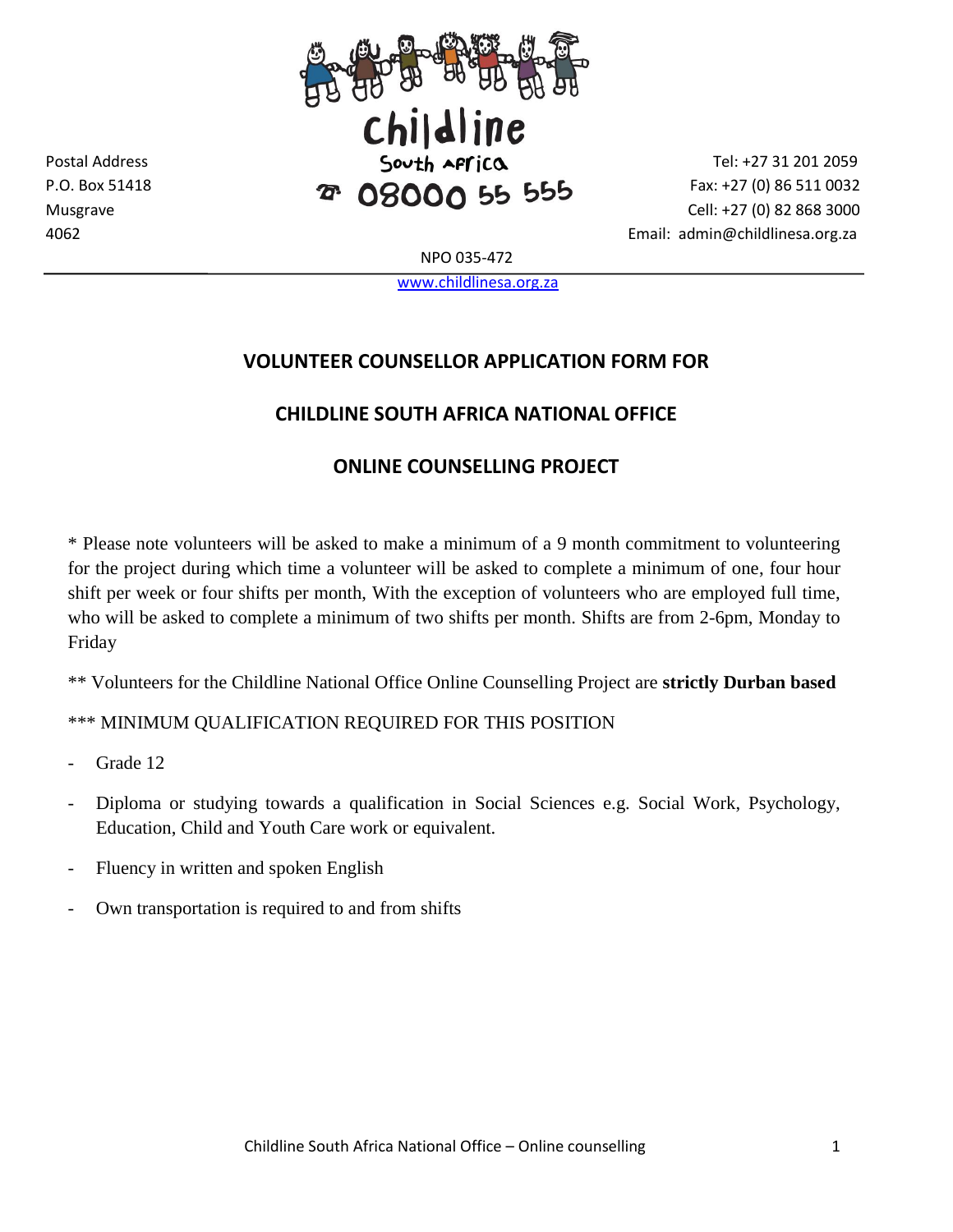

NPO 035-472

[www.childlinesa.org.za](http://www.childlinesa.org.za/)

| Do you have any dependants? If yes please give age(s): |  |
|--------------------------------------------------------|--|
|                                                        |  |
|                                                        |  |
|                                                        |  |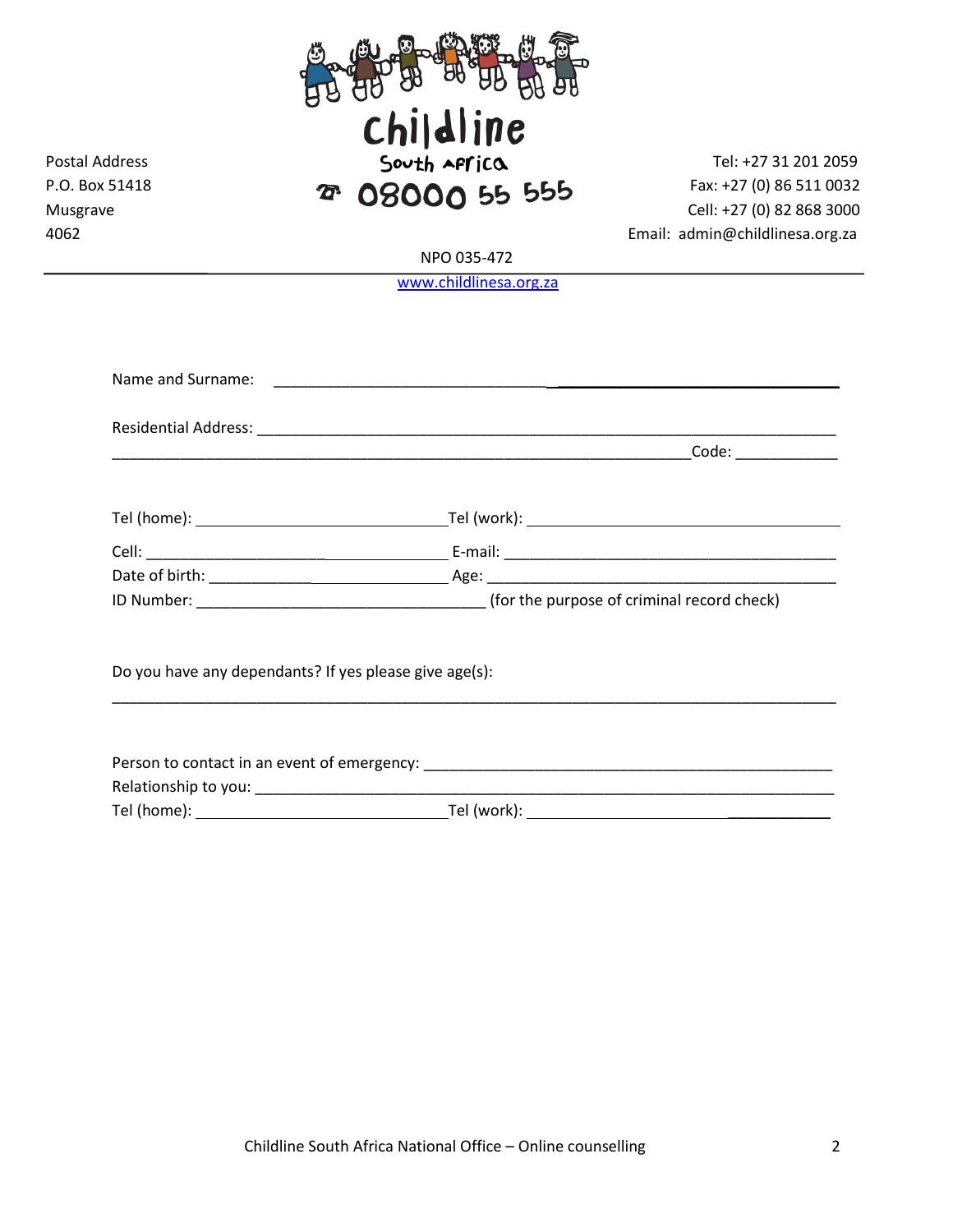

Tel: +27 31 201 2059 Fax: +27 (0) 86 511 0032 Cell: +27 (0) 82 868 3000 Email: admin@childlinesa.org.za

NPO 035-472

www.childlinesa.org.za

 $\triangleright$  Where did you hear about Childline?

**Postal Address** 

P.O. Box 51418

Musgrave

4062

 $\triangleright$  What do you know about Childline?

 $\triangleright$  Do you know any existing counsellors at Childline? If yes, what is his or her name?

> What is your motivation for wanting to become a Childline volunteer counsellor?

 $\triangleright$  What are your expectations of Childline?

 $\triangleright$  Do you like children? Please explain why.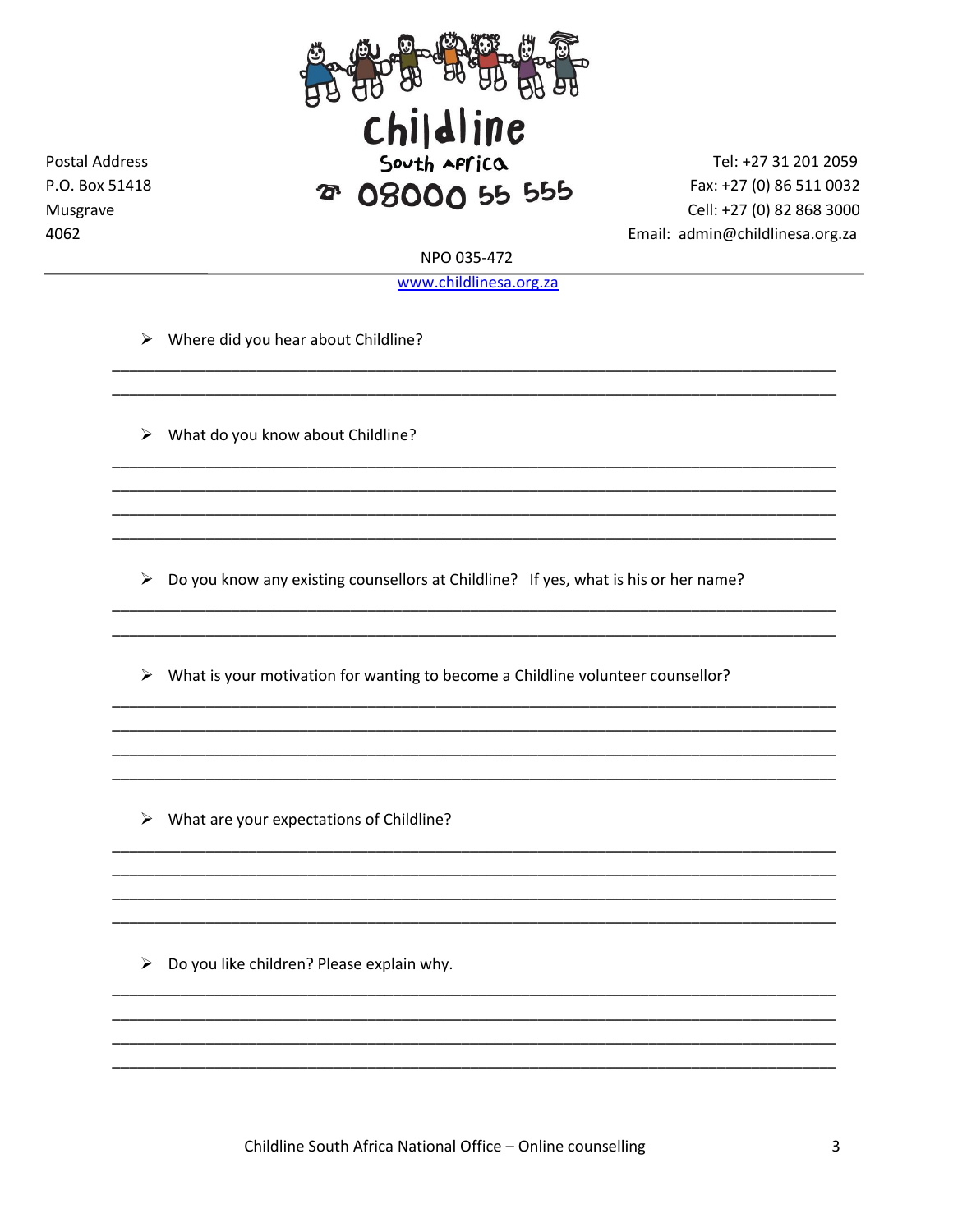

**Postal Address** P.O. Box 51418 Musgrave 4062

Tel: +27 31 201 2059 Fax: +27 (0) 86 511 0032 Cell: +27 (0) 82 868 3000 Email: admin@childlinesa.org.za

NPO 035-472

www.childlinesa.org.za

 $\triangleright$  Do you relate better with the pre-teens children or adolescents? Please explain why.

 $\triangleright$  What is your attitude towards and understanding of cell phone online instant messaging? E.g WhatsApp/BBM/Imo/WeChat

 $\triangleright$  What is your attitude towards and understanding of social interactive online community forums i.e. Facebook, Twitter, YouTube.

 $\triangleright$  Have you been employed by or assisted any other charitable or welfare organisation? If yes, please give details and contact person and number.

 $\triangleright$  Do you have any experience in counselling and working with children? If yes, please give details.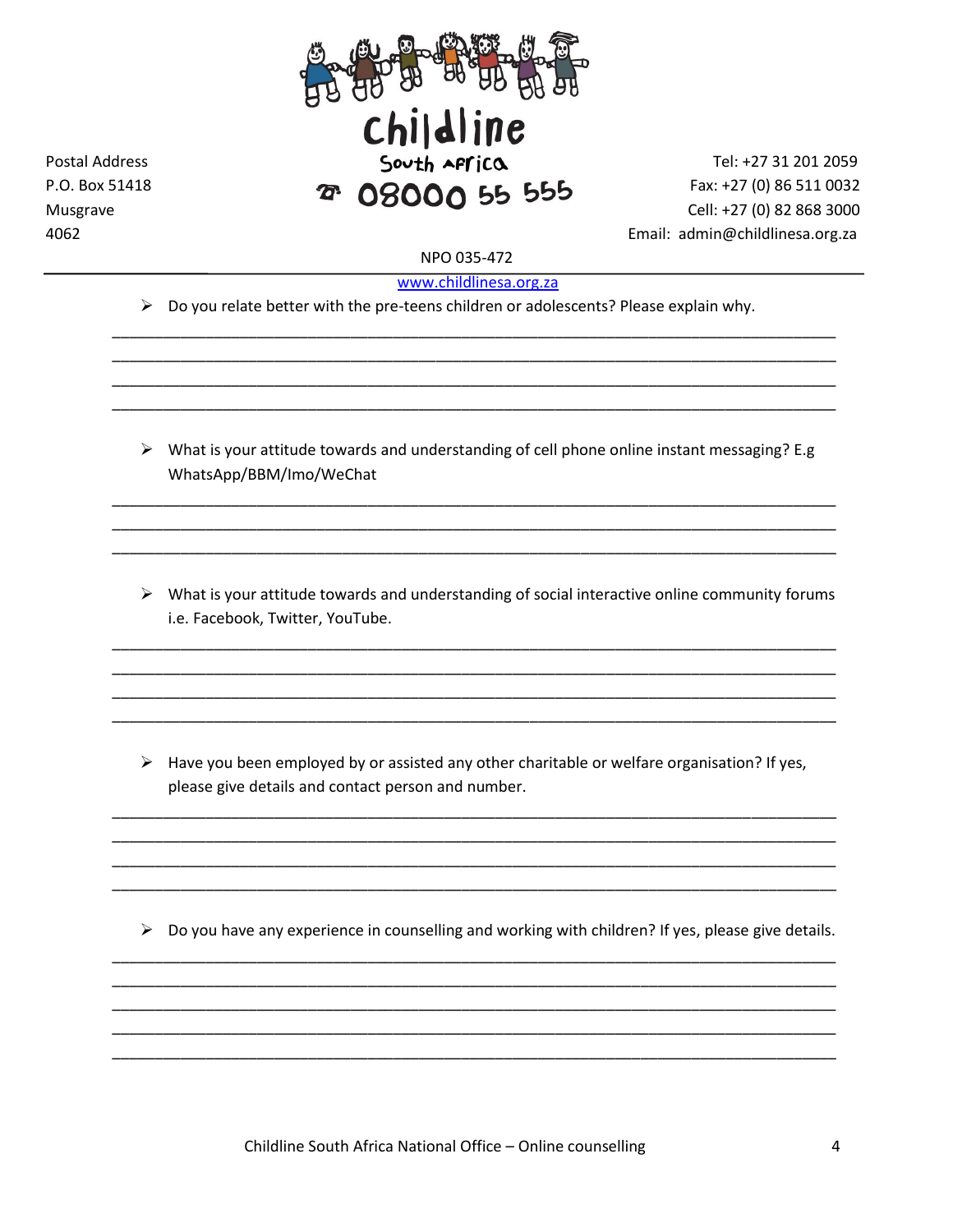

**Postal Address** 

P.O. Box 51418

Musgrave

4062

Tel: +27 31 201 2059 Fax: +27 (0) 86 511 0032 Cell: +27 (0) 82 868 3000 Email: admin@childlinesa.org.za

NPO 035-472

www.childlinesa.org.za

 $\triangleright$  Have you had any training or experience working on a computer? Please explain.

 $\triangleright$  What is your current occupation and how will you fit volunteering in?

> If unemployed, how often would you be able to volunteer for us? Please bear in mind that volunteering only takes place between Monday-Friday, 2pm-6pm.

 $\triangleright$  Are you available for training during office hours? Volunteers must be able to participate in a 5 day training course, which runs from Monday-Friday, 8am-4pm

 $\triangleright$  Do you think regulations and procedures are important? Why?